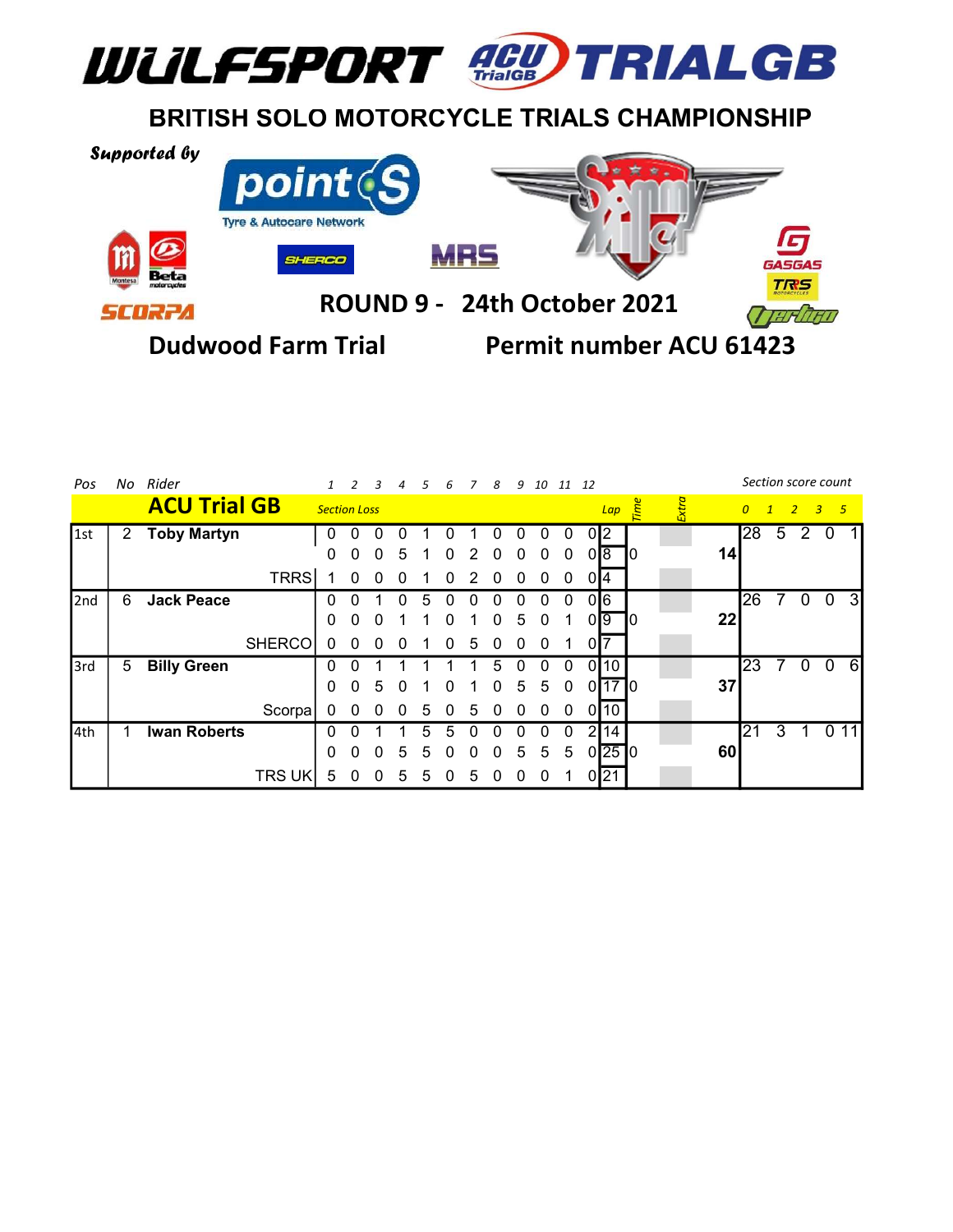|                  |    | <b>ACU Trial 2</b>    | <b>Section Loss</b> |                |                |                |                  |                     |                     |                     |                     |                     |                               |                 | $Lap \quad \stackrel{\omega}{\geq}$    |    | Extra |        | $\overline{0}$  | $\overline{1}$ | 2 <sup>2</sup>      | 3 <sub>5</sub>   |                |
|------------------|----|-----------------------|---------------------|----------------|----------------|----------------|------------------|---------------------|---------------------|---------------------|---------------------|---------------------|-------------------------------|-----------------|----------------------------------------|----|-------|--------|-----------------|----------------|---------------------|------------------|----------------|
| 1st              |    | 32 Jack Dance         | 0                   | O              | 0              | 0              |                  |                     | 5                   | 3                   |                     |                     | 0                             |                 | 2 12                                   |    |       |        | 27              |                | $3 \quad 3 \quad 2$ |                  |                |
|                  |    |                       | 0                   | 0              | 0              | 0              |                  | 0                   | 3                   | 0                   | 1                   | 2                   | 0                             |                 | $0\sqrt{7}$                            | 10 |       | 20     |                 |                |                     |                  |                |
|                  |    | Gas Gas               | 0                   | 0              | 0              | 0              | 0                | 0                   | 1                   | 0                   | 0                   | 0                   | 0                             | 0 <sup>11</sup> |                                        |    |       |        |                 |                |                     |                  |                |
| 2nd              |    | 22 Andrew Chilton     | 0                   | $\overline{0}$ | $\overline{0}$ | $\overline{0}$ | $\overline{2}$   | $\overline{0}$      | 3                   |                     | $\overline{5}$      | $\mathbf 0$         | $\mathbf 0$                   |                 | 0 11                                   |    |       |        |                 |                | $27$ 3 1 1          |                  | 4              |
|                  |    |                       | 0                   | 0              | 0              | 0              | 5                | 0                   |                     | 5                   |                     | 0                   | 0                             |                 | $0$ 12 0                               |    |       | 28     |                 |                |                     |                  |                |
|                  |    | Scorpa                | 0                   | 0              | 0              | 0              | 0                | 0                   | 5                   | 0                   | 0                   | 0                   | 0                             | $0\sqrt{5}$     |                                        |    |       |        |                 |                |                     |                  |                |
| 3rd              |    | 38 Oliver Smith(T2)   | 0                   | $\overline{0}$ | 0              | 0              | $\overline{5}$   | 1                   | 5                   | 1                   | 0                   | 0                   |                               |                 | 1 14                                   |    |       |        |                 |                |                     | 22 8 2 0         | $\overline{4}$ |
|                  |    | <b>SW Trials TRS</b>  | 0                   | 0              | 0              | 0              | 5                | 2                   |                     | 0                   |                     | 5                   | 0                             |                 | 0 14 0                                 |    |       | 32     |                 |                |                     |                  |                |
| 4th              |    | 33 Alexz Wigg         | 0<br>0              | 0<br>0         | 0<br>0         | 0<br>0         | 0<br>0           | 0<br>5              | 5                   | 2<br>$\overline{2}$ | 0                   | 0                   | 0                             |                 | 0 <sup>4</sup><br>$0$ 14               |    |       |        |                 |                | 2264                | $\overline{1}$   | 3              |
|                  |    |                       | 0                   | 0              | 0              | 0              | 0                | 0                   | 5                   |                     | $\overline{c}$      |                     | 1                             |                 | $1$ [11] $0$                           |    |       | 32     |                 |                |                     |                  |                |
|                  |    |                       | 0                   | 0              | 0              | 0              | 0                | 0                   | 3                   |                     | 0                   | 0                   | 2                             | 0 <sup>17</sup> |                                        |    |       |        |                 |                |                     |                  |                |
| 5th              |    | 21 Ross Danby         | $\Omega$            | $\Omega$       | $\Omega$       | $\mathbf 0$    | 0                | 3                   | 5                   |                     |                     | 5                   |                               |                 | 117                                    |    |       |        |                 | 20 10          | $\overline{1}$      | 1                | 4              |
|                  |    |                       | 0                   | 0              | 0              | 0              | 0                | 0                   | $\overline{2}$      | 5                   | 5                   |                     | 0                             |                 | 14 0                                   |    |       | 35     |                 |                |                     |                  |                |
|                  |    | <b>TRS UK</b>         | 0                   | 0              | 0              | 0              |                  | 0                   |                     |                     | 0                   | 0                   |                               |                 | 0 <sup>4</sup>                         |    |       |        |                 |                |                     |                  |                |
| 6th              |    | 24 Samuel Connor      | 0                   | 0              | 0              | $\overline{0}$ | 5                | $\overline{3}$      | $\overline{3}$      | 3                   | $\overline{2}$      | 5                   | $\overline{2}$                |                 | 1 24                                   |    |       |        | $\overline{20}$ | $\overline{4}$ |                     | $3\overline{3}$  | 6              |
|                  |    |                       | 0                   | 0              | 0              | 0              | 0                | 5                   | 5                   | 1                   | 5                   | 0                   | 0                             |                 | $1$   17   0                           |    |       | 49     |                 |                |                     |                  |                |
|                  |    | <b>Beta</b>           | $\mathbf 0$         | 0              | 0              | 0              | 0                |                     | 5                   | $\overline{c}$      | 0                   | 0                   | 0                             |                 | $0\sqrt{8}$                            |    |       |        |                 |                |                     |                  |                |
| 7th              |    | 28 Christopher Stay   |                     | 0              |                | 0              | 5                |                     | 5                   |                     | 0                   | 3                   |                               |                 | 1 19                                   |    |       |        |                 | 16 10          |                     | $1\quad2$        |                |
|                  |    |                       | 0                   | 0              | 0              | 0              |                  |                     | 5                   | 5                   | 5                   | 5                   | 1                             |                 | 2 25                                   |    |       | 54     |                 |                |                     |                  |                |
|                  |    | <b>TRS UK</b>         | 0                   | 0              | 0              | $\mathbf 0$    | 0                |                     | 5                   | 0                   | 0                   | 0                   | 0                             |                 | $3\sqrt{9}$                            |    |       |        |                 |                |                     |                  |                |
| 8th              | 31 | <b>Samuel Yeomans</b> | 0                   | 0              | $\overline{0}$ | $\mathbf 0$    | 5                | 5                   | 3                   | 5                   |                     |                     |                               |                 | 3 24                                   |    |       |        |                 |                | 151004              |                  |                |
|                  |    |                       | 0                   | 0              | 0              | 0              |                  | 5                   | 3                   |                     | 0                   | 5                   |                               |                 | 17 0                                   |    |       | 57     |                 |                |                     |                  |                |
| 9th              |    | 36 Ben Dignan         | 0<br>1              | 0              | 0              | 0<br>0         | 5                | 5<br>$\overline{3}$ | 5<br>$\overline{5}$ | 3<br>$\overline{3}$ | 0<br>$\overline{3}$ | 0<br>$\mathbf 0$    | 1                             |                 | 16<br>5 28                             |    |       |        |                 |                | $14$ 9 3 3          |                  |                |
|                  |    |                       | 1                   |                | 0              | 5              | 5                | 0                   | $\overline{c}$      | $\overline{2}$      | 0                   | 5                   |                               |                 | 0 22 0                                 |    |       | 59     |                 |                |                     |                  |                |
|                  |    | Vertigo               | 0                   | 0              | 0              | 0              |                  |                     | 5                   | 0                   | 0                   | 0                   | 2                             |                 | $0\sqrt{9}$                            |    |       |        |                 |                |                     |                  |                |
| 10th             |    | 25 Thomas Minta       | 0                   | $\overline{0}$ | $\overline{0}$ | $\overline{0}$ | $\overline{5}$   | $\overline{5}$      | $\overline{5}$      | $\overline{5}$      | $\overline{3}$      |                     | $\overline{5}$                |                 | 5 34                                   |    |       |        | $\overline{19}$ | $\overline{5}$ | $\overline{1}$      | 110              |                |
|                  |    |                       | 0                   | 0              | 0              | 0              | 1                | 5                   | 5                   | $\overline{2}$      | 1                   | 1                   | 1                             |                 | $0$ <sup>16<math>0</math></sup>        |    |       | 60     |                 |                |                     |                  |                |
|                  |    | Scorpa                | 0                   | 0              | 0              | 0              | 0                | 0                   | 5                   | 5                   | 0                   | 0                   | 0                             |                 | 0 10                                   |    |       |        |                 |                |                     |                  |                |
| 11th             |    | 40 George Morton      | 0                   | $\Omega$       | $\Omega$       | 0              | $\overline{5}$   | 3                   | $\overline{5}$      |                     | $\overline{0}$      |                     | $\overline{0}$                |                 | 2 17                                   |    |       |        |                 |                |                     | 15 6 3 1 11      |                |
|                  |    |                       |                     |                | 0              | 0              | 5                | 1                   | 5                   | 5                   | 5                   | 5                   | $\overline{2}$                |                 | $0\,30\,0$                             |    |       | 70     |                 |                |                     |                  |                |
|                  |    | Trials                | 0                   | 0              | 0              | 0              |                  | 5                   | 5                   | 5                   | 0                   | 0                   | 2                             |                 | $5\overline{23}$                       |    |       |        |                 |                |                     |                  |                |
| 12 <sub>th</sub> |    | 29 Hugo Jervis        | 0                   |                | $\overline{0}$ | $\overline{0}$ | $\overline{5}$   | 3                   | $\overline{5}$      | $\overline{5}$      |                     |                     | 1                             |                 | 0 22                                   |    |       |        |                 |                |                     | $12$ 6 5 5 8     |                |
|                  |    | <b>BetaUK</b>         | 0                   | 2              | 0              | 0              |                  | 2                   | 5                   | 3                   | 5                   | 3                   | $\overline{2}$                |                 | 2 25 0                                 |    |       | 71     |                 |                |                     |                  |                |
|                  |    |                       | 0                   | 3              |                | 0              | 0                | 5                   | 5                   | 5                   | 0                   | 0                   | 3                             | $\overline{2}$  | $\overline{24}$                        |    |       |        |                 |                |                     |                  |                |
| 13 <sub>th</sub> |    | 34 Duncan MacColl     | 0                   | $\overline{2}$ | 0              | 1              | 5                | 5                   | 5                   | 5                   | 0                   | 0                   | 1                             |                 | $\overline{25}$                        |    |       |        | 11              | $\overline{8}$ | 4                   | $\overline{310}$ |                |
|                  |    | Beta                  | 0<br>$\mathbf{0}$   | 0              |                | 0              | 3                | 3                   | 5                   | 5                   | 5                   | 3                   | $\overline{c}$                |                 | $2\overline{29}$ 0<br>$0\overline{21}$ |    |       | $\sim$ |                 |                |                     |                  |                |
| 14 <sub>th</sub> |    | 30 James Fry          | 0                   | 0              | 0              | 0              | 5<br>5           | 5                   | 5<br>5              | 5<br>5              | 0<br>$\overline{5}$ | 0<br>$\overline{5}$ | $\overline{c}$<br>$\mathbf 1$ |                 | 5 36                                   |    |       |        |                 |                |                     | 16 3 1 3 13      |                |
|                  |    |                       | 0                   | 1              | 0              | 0              | 5                | 5                   | $\overline{2}$      | 5                   | 5                   | 5                   | $\mathbf{3}$                  |                 | $3 \overline{34} \overline{)0}$        |    |       | 79     |                 |                |                     |                  |                |
|                  |    | <b>MRS Sherco</b>     | $\mathbf{0}$        | 0              | 0              | 0              | $\boldsymbol{0}$ | 5                   | 1                   | 3                   | 0                   | 0                   | $\boldsymbol{0}$              |                 | $0\sqrt{9}$                            |    |       |        |                 |                |                     |                  |                |
|                  |    |                       |                     |                | $\overline{5}$ | $\overline{0}$ | $\overline{5}$   | $\overline{5}$      | $\overline{5}$      | $\overline{5}$      | $\overline{3}$      | $\overline{3}$      | $\overline{3}$                |                 | $5\overline{41}$                       |    |       |        |                 | 952317         |                     |                  |                |
|                  |    |                       |                     |                |                |                |                  |                     |                     |                     |                     |                     |                               |                 |                                        |    |       |        |                 |                |                     |                  |                |
| 15th             |    | 35 Charlie Smith      | 0                   | 0              |                | 0              | 5                | 5                   | $\sqrt{5}$          | $\sqrt{5}$          | 5                   | 5                   | $\overline{2}$                |                 | 53814                                  |    |       | 107    |                 |                |                     |                  |                |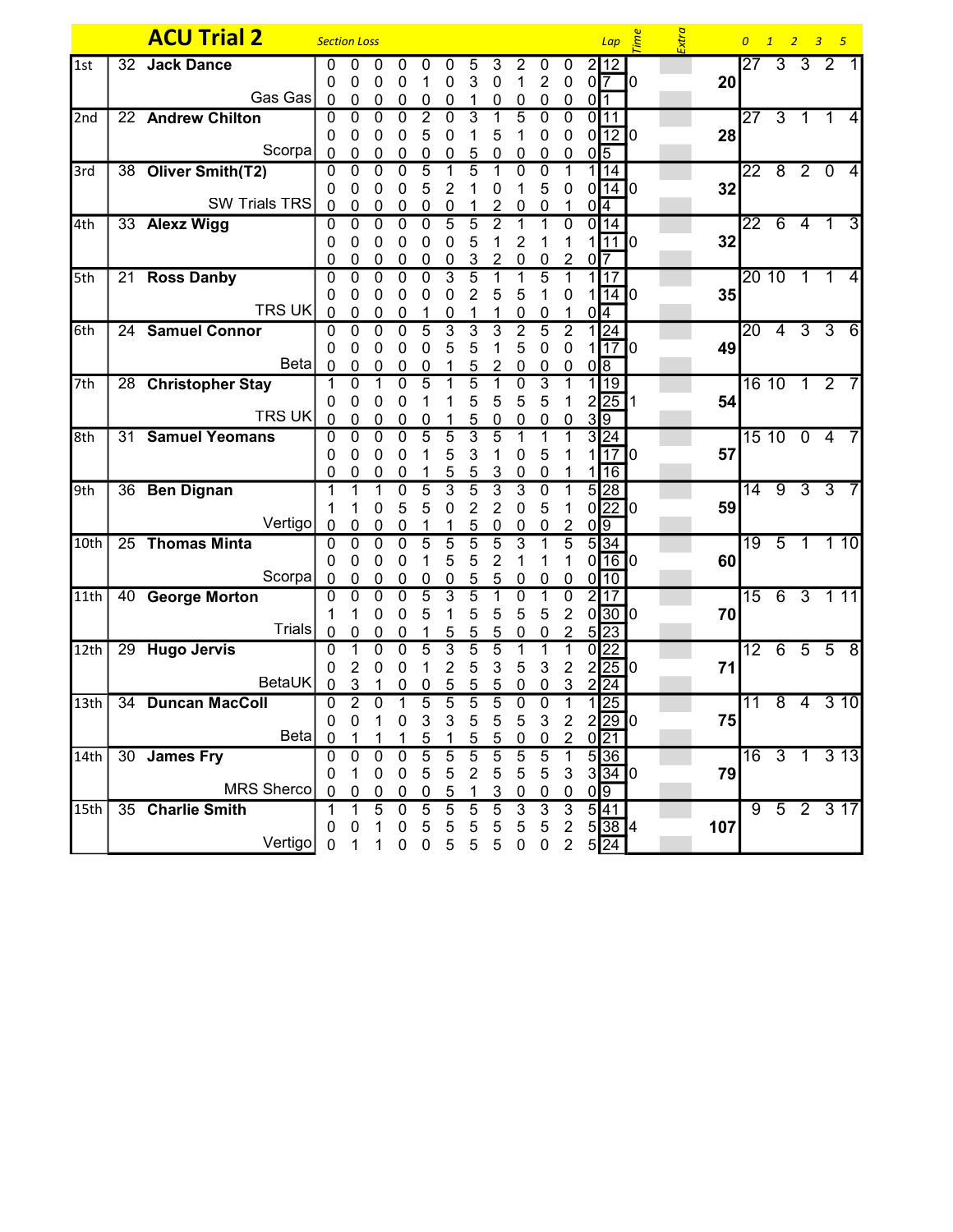|      | <b>ACU Trial 125</b>             | <b>Section Loss</b> |              |                |              |                |                |                |                |                |                |                |                | $Lap \quad \frac{ab}{c}$        |    | Extra |     |                 | 0 1 2 3 5      |                     |                |                |
|------|----------------------------------|---------------------|--------------|----------------|--------------|----------------|----------------|----------------|----------------|----------------|----------------|----------------|----------------|---------------------------------|----|-------|-----|-----------------|----------------|---------------------|----------------|----------------|
| 1st  | 43 Harry Hemingway               | 0                   | 0            | 0              | 0            | 2              | 0              | 0              |                | 0              | 0              | 0              | $0\sqrt{3}$    |                                 |    |       |     |                 | $30 \t 5 \t 1$ |                     | $\overline{0}$ | $\mathbf{0}$   |
|      |                                  | 0                   | $\Omega$     |                | 0            | 0              | 0              | 0              | 0              | 0              | 1              | $\mathbf 0$    | $0\sqrt{2}$    |                                 | 10 |       | 7   |                 |                |                     |                |                |
|      | <b>Beta</b>                      | $\mathbf 0$         | 0            | 1              | 0            | 0              | 0              | 0              | 0              | 1              | 0              | 0              | $0\sqrt{2}$    |                                 |    |       |     |                 |                |                     |                |                |
| 2nd  | 42 Harry Turner                  | $\Omega$            | 0            | 0              | 0            | $\mathbf 0$    | $\overline{0}$ | 0              | $\mathbf 0$    | $\mathbf 0$    | $\overline{2}$ | $\overline{0}$ | $\overline{0}$ |                                 |    |       |     |                 | $30$ 2 2 0     |                     |                | $\overline{2}$ |
|      |                                  | 0                   | 0            | 0              | 0            | 0              | 0              |                | 0              | 5              | $\overline{2}$ | $\mathbf 0$    | $0\sqrt{8}$    |                                 | 0  |       | 16  |                 |                |                     |                |                |
|      | <b>Birkett motorsport Scorpa</b> | 0                   | 0            | 0              | 0            | 0              | 0              | 5              | 0              | $\mathbf 0$    | 1              | 0              | $0\sqrt{6}$    |                                 |    |       |     |                 |                |                     |                |                |
| 3rd  | 46 George Hemingway              | 0                   | 0            | 0              |              | 0              | 1              | 1              | 1              | $\overline{c}$ | 0              | $\mathbf 0$    | 0 6            |                                 |    |       |     | $\overline{20}$ |                | $9 \quad 2 \quad 2$ |                | 3              |
|      |                                  | 0                   | $\Omega$     | 0              | 0            | 5              |                | 3              | 2              | 5              | 3              | $\mathbf 0$    |                | $0$ <sup>19</sup> $0$           |    |       | 34  |                 |                |                     |                |                |
|      | <b>Beta</b>                      | 0                   | 0            | 0              | 0            |                | 0              |                | 1              | 1              | 5              | 0              | $0\sqrt{9}$    |                                 |    |       |     |                 |                |                     |                |                |
| 4th  | 45 Jamie Galloway                | 0                   | 0            |                | 0            | 0              |                | 0              | 5              |                | 3              | $\overline{0}$ |                | $0\overline{11}$                |    |       |     |                 | $22$ 7 1 1     |                     |                | $\overline{5}$ |
|      |                                  | 0                   | 0            | 0              | 0            | 0              | 1              | 0              | 5              | 0              | 5              | $\pmb{0}$      |                | $0$ <sup>11</sup> $0$           |    |       | 37  |                 |                |                     |                |                |
|      | <b>TRS</b>                       | 1                   | 0            |                | 0            |                | 0              | 5              | 0              | 2              | 5              | $\pmb{0}$      |                | $0\overline{15}$                |    |       |     |                 |                |                     |                |                |
| 5th  | 52 Harry Bowyer                  | 1                   |              | $\Omega$       | 2            |                |                | 5              | 3              | 5              | 3              | 1              |                | 0 23                            |    |       |     |                 | 16 11 2 4      |                     |                | $\overline{3}$ |
|      |                                  | 0                   | O            | 0              |              |                | 0              |                | 0              |                | 3              | 0              | 0              | 17                              | 10 |       | 42  |                 |                |                     |                |                |
|      | <b>JSM Gasgas</b>                | $\mathbf 0$         | $\pmb{0}$    | 0              | 0            | 0              | 0              | 5              | 1              | $\overline{2}$ | 3              | $\mathbf 0$    |                | 12                              |    |       |     |                 |                |                     |                |                |
| 6th  | 50 Alfie Lampkin                 | 0                   | 0            | $\overline{2}$ |              | 5              |                | 3              |                | 5              | 5              | $\overline{0}$ |                | 1 24                            |    |       |     | $\overline{16}$ | 6              | 3 <sub>3</sub>      |                | $\overline{8}$ |
|      |                                  | 0                   | 0            | 0              | 0            | 3              | 0              | $\overline{2}$ |                | 5              | 5              | $\mathbf 0$    |                | $0$ <sup>16<math>0</math></sup> |    |       | 61  |                 |                |                     |                |                |
|      | Vertigo                          | $\mathbf 0$         | 0            | 3              | 1            | 2              | 0              | 5              | 0              | 5              | 5              | 0              |                | $0\overline{21}$                |    |       |     |                 |                |                     |                |                |
| 7th  | 51 Joe Snelling                  | 0                   | $\mathbf{0}$ | 0              | 0            | 3              | 3              | 5              | 5              | 5              | 3              | $\overline{2}$ |                | 0 26                            |    |       |     | $\overline{9}$  | $\overline{4}$ |                     | 411            | 8              |
|      |                                  | 0                   | $\Omega$     | 3              |              |                | $\overline{2}$ | 3              | 3              | 5              | 5              | 3              |                | $2\overline{28}$ <sup>0</sup>   |    |       | 85  |                 |                |                     |                |                |
|      | <b>Beta</b>                      | $\mathbf 0$         | 0            | 3              |              | 3              | 1              | 5              | 3              | 5              | 5              | $\overline{2}$ |                | $3\overline{31}$                |    |       |     |                 |                |                     |                |                |
| 8th  | 47 Owen Chestnut                 | 1                   | $\Omega$     | 5              |              |                | 3              | $\overline{2}$ | 5              | 5              | 5              |                |                | $5\overline{)34}$               |    |       |     | 6               |                | 7 5 8 10            |                |                |
|      |                                  | 0                   | 1            | 5              | 3            | 0              | 3              | 3              | $\overline{2}$ | 3              | 5              | 3              |                | 1 29 0                          |    |       | 91  |                 |                |                     |                |                |
|      | Scorpa                           | $\mathbf 0$         | $\pmb{0}$    | 3              |              | 5              | 2              | 5              | $\overline{2}$ | 3              | 5              | $\pmb{0}$      |                | 2 28                            |    |       |     |                 |                |                     |                |                |
| 8th  | 49 Charlie Cripps                | 0                   | 1            | $\overline{2}$ | 3            | 3              | 5              | 5              | 5              | 5              | 5              | 5              |                | 2 41                            |    |       |     | 4               | $\overline{4}$ |                     | 4 9 15         |                |
|      |                                  | $\overline{2}$      | 3            | 5              | 5            |                | 3              | 3              | 5              | 5              | 5              | 0              |                | 3[40]0                          |    |       | 114 |                 |                |                     |                |                |
|      | <b>Beta</b>                      | $\mathbf 1$         | 0            | 3              | 3            | $\overline{2}$ | 3              | 5              | 5              | 5              | 5              | 1              |                | $0\overline{33}$                |    |       |     |                 |                |                     |                |                |
| 9th  | 44 Jasper Fox                    | 0                   | $\Omega$     | 5              |              | 3              | 5              | 5              | 5              | 5              | 5              | 3              |                | 5 42                            |    |       |     | $\overline{4}$  |                | $3$ 0 11 18         |                |                |
|      |                                  | 1                   |              | 5              | 5            | 3              | 3              | 5              | 5              | 5              | 5              | 5              |                | 3 46 0                          |    |       | 126 |                 |                |                     |                |                |
|      | <b>Beta</b>                      | 0                   | 3            | 5              | 3            | 3              | 3              | 5              | 3              | 5              | 5              | $\mathbf{3}$   |                | $0\overline{38}$                |    |       |     |                 |                |                     |                |                |
| 10th | 48 Finlay Rule                   | 1                   | 0            | $\overline{2}$ | 1            | 3              | 5              | 5              | 5              | 5              | 5              | $\overline{3}$ |                | 2 37                            |    |       |     |                 | 12 4 3 5 12    |                     |                |                |
|      |                                  | 0                   | 0            | 5              | 0            | 3              | 3              | 5              | 5              | 5              | 5              | $\overline{c}$ | $\mathbf{1}$   | $\overline{34}$ 0               |    |       | 85  |                 |                |                     |                |                |
|      |                                  | 3                   | 0            | 5              | $\mathbf{1}$ | 5              | $\mathbf 0$    | 0              | 0              | $\mathbf 0$    | 0              | $\pmb{0}$      |                | $0\sqrt{14}$                    |    |       | Ret |                 |                |                     |                |                |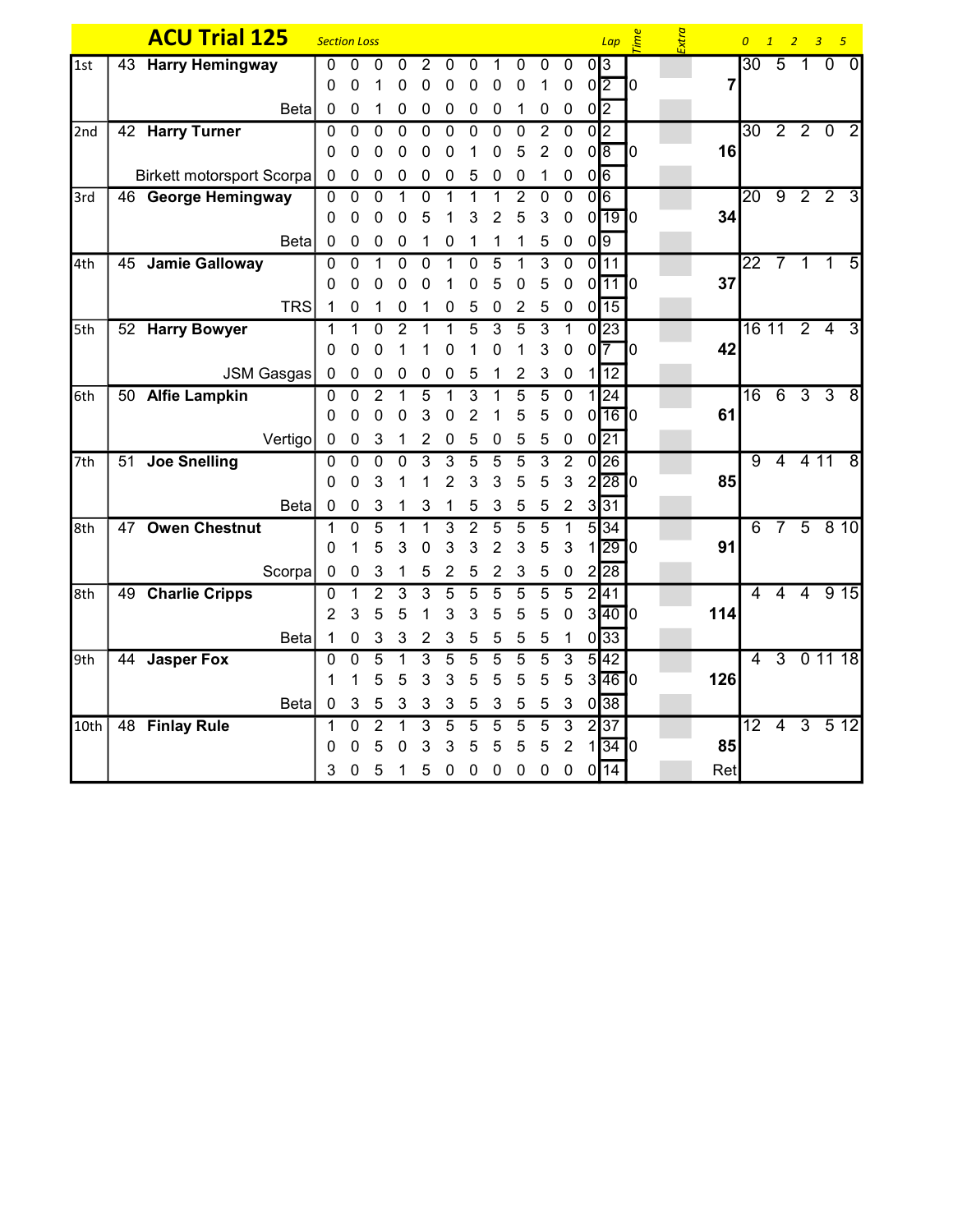|                    |    | <b>ACU Trial Experi</b> Section Loss |                  |                  |                |                |                |                   |                |                       |                     |                     |                                    |                 | $Lap \quad \stackrel{\text{def}}{=}$ |    | Extra |            |                 |                 |                | 0 1 2 3 5       |                 |
|--------------------|----|--------------------------------------|------------------|------------------|----------------|----------------|----------------|-------------------|----------------|-----------------------|---------------------|---------------------|------------------------------------|-----------------|--------------------------------------|----|-------|------------|-----------------|-----------------|----------------|-----------------|-----------------|
| 1st                | 62 | <b>Dan Thorpe</b>                    | 0                |                  | U              | 0              |                |                   |                |                       | 3                   | 3                   |                                    |                 | 0 8                                  |    |       |            | 22.             | 7               |                | 5 <sup>2</sup>  | $\Omega$        |
|                    |    |                                      | 0                | 0                | 0              | 0              | 2              |                   | 0              | 0                     | $\overline{2}$      | $\overline{2}$      | 0                                  |                 | 0 <sup>7</sup>                       | ٦0 |       | 23         |                 |                 |                |                 |                 |
|                    |    | <b>JSM Gas Gas</b>                   | 0                | 0                | 2              | 0              | 0              |                   |                |                       | $\overline{2}$      | 1                   | 0                                  |                 | $0\sqrt{8}$                          |    |       |            |                 |                 |                |                 |                 |
| 2nd                |    | 66 Emma Bristow                      | 0                | 0                |                | 0              |                | 0                 | 0              |                       | 0                   | 5                   | 0                                  |                 | 0 8                                  |    |       |            | 26              |                 | 60             | $\overline{1}$  | 3               |
|                    |    |                                      | 0                | 0                | 0              | 0              | 0              |                   |                | 0                     | 5                   | 5                   | 0                                  |                 | $0$ <sup>11</sup> $0$                |    |       | 24         |                 |                 |                |                 |                 |
| 3rd                |    | MRS Sherco<br>70 Bradley Bullock     | 0<br>0           | 0<br>0           | 0              | 0<br>0         | 0<br>0         | 0<br>$\mathbf{0}$ |                | 0<br>0                | $\overline{5}$      | 3<br>$\overline{2}$ | 0<br>$\Omega$                      |                 | $0\sqrt{5}$<br>$\overline{0}$        |    |       |            | $\overline{25}$ | $\overline{4}$  |                | 3 <sub>3</sub>  |                 |
|                    |    |                                      | 0                | 0                |                | 0              | 0              | 0                 |                | 0                     | 0                   | 3                   | 0                                  |                 | $0\overline{5}$                      | ٦٥ |       | 24         |                 |                 |                |                 |                 |
|                    |    | Beta-UK                              | $\mathbf 0$      | 0                | 2              | 0              | 2              | 0                 | 3              | 0                     | 3                   | 0                   | 0                                  |                 | $0$ <sup>10</sup>                    |    |       |            |                 |                 |                |                 |                 |
| 4th                |    | 83 George Gosden                     | 0                | 0                | 0              | 0              |                | 3                 | 0              | 0                     | 3                   | 2                   | 0                                  |                 | 0 9                                  |    |       |            | 26              | 3               |                | 5               |                 |
|                    |    |                                      | 0                | 0                |                |                |                |                   |                |                       | 3                   | 3                   | 0                                  |                 | 0 <sup>7</sup>                       | 10 |       | 25         |                 |                 |                |                 |                 |
|                    |    | <b>Beta</b>                          | 0                | 0                | 0              | 0              | 0              | 0                 |                | 0                     | 5                   | 3                   | 0                                  |                 | $0\sqrt{9}$                          |    |       |            |                 |                 |                |                 |                 |
| 5th                |    | 64 Thomas Affleck                    | 0                | 0                |                | 0              | 0              | 0                 |                | 0                     | 0                   | 5                   | $\overline{0}$                     | 0 <sub>17</sub> |                                      |    |       |            | 26              | $\overline{5}$  | $\overline{0}$ | $\overline{1}$  | 4               |
|                    |    |                                      | 0                | 0                | 5              | 0              | 0              | ი                 | 0              |                       | 3                   | 5                   | 0                                  |                 | $1$ <sup>15<math>1</math>0</sup>     |    |       | 28         |                 |                 |                |                 |                 |
|                    |    | Sherco                               | 0                | 0                | 0              | 0              | 0              | 0                 | 0              | 0                     | 0                   | 5                   | 1                                  |                 | $0\sqrt{6}$                          |    |       |            |                 |                 |                |                 |                 |
| 6th                |    | 97 Jonny Starmer                     | 0<br>0           | 0<br>0           | $\Omega$<br>0  | 0              | 0<br>0         |                   | 3              | 3<br>0                | $\overline{5}$<br>1 | 3<br>3              | 1<br>0                             |                 | $0\overline{14}$<br>0 <sub>0</sub>   | ٦0 |       | 36         | 19              | 9               | 1.             | $\overline{5}$  |                 |
|                    |    | <b>Bald Eagle</b>                    | 0                | 0                | 0              |                | 3              | 2                 |                | 0                     |                     | 5                   | 0                                  |                 | $0\overline{13}$                     |    |       |            |                 |                 |                |                 |                 |
| 7th                |    | 63 Lloyd Price                       | 0                | 0                |                | 0              | 3              | 0                 |                |                       |                     | 5                   | 0                                  |                 | $0\overline{13}$                     |    |       |            | 21              | 7               |                | 2 <sub>2</sub>  | 4               |
|                    |    |                                      | 0                |                  |                |                |                | 0                 |                | 0                     | 3                   | 5                   | 0                                  |                 | 1010                                 |    |       | 37         |                 |                 |                |                 |                 |
|                    |    | Gasgas                               | $\mathbf 0$      | 0                | 2              | 0              | 0              | 0                 |                | 1                     | 5                   | 5                   | 0                                  |                 | $0\overline{14}$                     |    |       |            |                 |                 |                |                 |                 |
| 8th                | 71 | <b>Chris Alford</b>                  | 1                | 0                |                | 0              |                | 0                 | 3              | 0                     | 1                   | 5                   | 1                                  |                 | $0\overline{13}$                     |    |       |            |                 | 19 9 0 5        |                |                 | 3               |
|                    |    |                                      | 0                | $\Omega$         | 0              | 0              |                | 0                 | 3              |                       | 3                   | 3                   | 0                                  |                 | $0$ <sup>11</sup> $10$               |    |       | 39         |                 |                 |                |                 |                 |
|                    |    | <b>BVM Birkett Scorpa,</b>           | 0                | 0                | 0              | 0              |                | 0                 | 5              | 0                     | 3                   | 5                   | 0                                  |                 | 15                                   |    |       |            |                 |                 |                |                 |                 |
| 9th                |    | 76 Sam Beecroft Penny                | 0                | 0                | 5              | 0              | 0              | 0                 | 0              | 5                     | 5                   | 5                   | $\mathbf 0$                        |                 | 2 22                                 |    |       |            | 24              | $\overline{2}$  | $\mathbf{1}$   | 3               | 6               |
|                    |    | <b>TRS</b>                           | 0<br>$\mathbf 0$ | 0                | 0              | 0              |                | 0                 |                | 0                     | 5                   | 5                   | 0                                  | $0\sqrt{9}$     | $0$ <sup>12</sup> $0$                |    |       | 43<br>#N/A |                 |                 |                |                 |                 |
| 10th               | 67 | <b>Gwynedd Jones</b>                 | 1                | 0<br>0           | 0<br>0         | 0<br>0         | 0<br>0         | 0<br>0            | 3<br>5         | $\boldsymbol{0}$<br>2 | 3<br>$\overline{2}$ | 3<br>$\overline{3}$ | $\boldsymbol{0}$<br>0              |                 | 3 16                                 |    |       |            | 17              |                 | 6 3 8          |                 | 2               |
|                    |    |                                      | 0                | O                |                | 0              | 2              |                   | 3              | 3                     | 3                   | 3                   | 0                                  |                 | $0$ $16$ $0$                         |    |       | 46         |                 |                 |                |                 |                 |
|                    |    | Beta                                 | 0                | 0                |                | 0              | 0              |                   | 3              |                       | 5                   | 3                   | 0                                  |                 | $0\overline{14}$                     |    |       |            |                 |                 |                |                 |                 |
| 11th               |    | 94 Thomas Shepherd                   | 0                | 0                |                |                | O              | 5                 | 3              |                       | 5                   | 5                   | 0                                  |                 | 3 23                                 |    |       |            |                 | 6               | $\overline{3}$ | 4               | $6\overline{6}$ |
|                    |    |                                      | 0                | 0                |                | 0              | 0              |                   | 3              |                       | 3                   | 5                   | 0                                  |                 | $0$ [14] $0$                         |    |       | 54         |                 |                 |                |                 |                 |
|                    |    | JSM gasgas                           | 0                | $\mathbf 0$      | 2              | 0              | 0              | $\overline{2}$    |                | 2                     | 5                   | 5                   | $\mathbf 0$                        |                 | 0117                                 |    |       |            |                 |                 |                |                 |                 |
| 12th               |    | 87 Joseph Collins                    | 0                | $\Omega$         |                | 0              | $\Omega$       | 2                 | 3              | $\overline{5}$        | 3                   | 3                   | $\Omega$                           |                 | $0\overline{17}$                     |    |       |            |                 | $\overline{4}$  | $\overline{3}$ | 6               | 6               |
|                    |    |                                      | 0                | 0                | 0              | 5              | 0              | $\overline{2}$    | 1              | 3                     | $\boldsymbol{2}$    | 5                   | $\mathbf 0$                        |                 | $0$ <sup>18<math>0</math></sup>      |    |       | 58         |                 |                 |                |                 |                 |
| 13 <sub>th</sub>   |    | John Lee Beta<br>84 Ben Sprigg       | 1<br>0           | $\mathbf 0$<br>0 | 5              | 0<br>0         | 1<br>0         | 0<br>2            | 3<br>5         | 3<br>0                | $\sqrt{5}$<br>3     | $\sqrt{5}$<br>5     | $\boldsymbol{0}$<br>$\overline{2}$ |                 | $0\overline{23}$<br>3 21             |    |       |            | 15              | $\overline{4}$  |                | 6 5             | $6 \,$          |
|                    |    |                                      | 0                | 0                | 2              | 0              | 2              | 3                 | 2              | 5                     | 5                   | 5                   | 0                                  |                 | $0$  24  $0$                         |    |       | 61         |                 |                 |                |                 |                 |
|                    |    | Beta                                 | 1                | 0                | 0              | 0              | 0              | 1                 | 3              | $\overline{2}$        | 3                   | 5                   | 0                                  | 11              | 16                                   |    |       |            |                 |                 |                |                 |                 |
| 14th               |    | 81 Thomas Swindlehurst               | 1                | 0                | 3              | 0              |                | 2                 |                | 5                     | $\overline{3}$      | $\overline{5}$      | 1                                  |                 | 2 24                                 |    |       |            |                 | 12 <sup>0</sup> |                | $3\overline{5}$ |                 |
|                    |    |                                      | 0                | 0                | 1              | 3              | 0              | 0                 | 1              | 1                     | 5                   | 5                   | $\pmb{0}$                          |                 | $0$ <sup>16<math>0</math></sup>      |    |       | 65         |                 |                 |                |                 |                 |
|                    |    | G.S Factory Sherco                   | 0                | 0                |                | 0              | 3              | 2                 | 3              | 5                     | 5                   | 5                   | 0                                  | 11              | $\overline{25}$                      |    |       |            |                 |                 |                |                 |                 |
| $\overline{15}$ th | 77 | <b>Cameron Brice</b>                 | 0                | $\overline{0}$   | $\overline{0}$ | $\overline{0}$ | $\overline{0}$ | $\overline{5}$    | $\overline{5}$ | $\overline{3}$        | $\overline{5}$      | $\overline{5}$      | $\overline{2}$                     |                 | 0 25                                 |    |       |            | 15              |                 |                | 444             | 9               |
|                    |    |                                      | 0                | 0                | 0              | 5              | 0              |                   |                | 3                     | 5                   | 5                   | $\sqrt{5}$                         |                 | $0$  25  $0$                         |    |       | 69         |                 |                 |                |                 |                 |
|                    |    | <b>Beta</b>                          | $\pmb{0}$        | 0                | 3              | 0              |                | 2                 | 5              | $\overline{c}$        | 1                   | 3                   | $\overline{2}$                     |                 | $0\overline{19}$                     |    |       |            |                 |                 |                |                 |                 |
| 16th               |    | 91 Steven Harris                     | 1<br>0           | 0<br>0           | 5<br>5         | 1<br>3         | 3<br>0         | 3                 | 3<br>0         | $\overline{5}$<br>2   | 5<br>5              | $\overline{5}$<br>5 | $\overline{2}$<br>3                |                 | 0 31<br>270                          |    |       | 84         | ९               | $\prime$        |                | $3 \t7 \t10$    |                 |
|                    |    | <b>TRS</b>                           | $\mathbf 0$      | $\boldsymbol{0}$ | 1              | 5              | 1              | 2                 | 3              | 1                     | 5                   | 5                   | 3                                  |                 | $0\overline{26}$                     |    |       |            |                 |                 |                |                 |                 |
| 17th               |    | 82 Elliott Laws                      | 1                | 0                | 0              | $\overline{5}$ | 3              | $\overline{0}$    | 3              | $\overline{5}$        | $\overline{5}$      | $\overline{5}$      | $\overline{0}$                     |                 | 0 27                                 |    |       |            | $\overline{14}$ | $\overline{3}$  | 1              |                 | 513             |
|                    |    |                                      | 0                | 0                | 1              | 5              | 5              | 0                 | 3              | 5                     | 5                   | 5                   | 1                                  |                 | 0300                                 |    |       | 85         |                 |                 |                |                 |                 |
|                    |    | 180 Off Road Vertigo                 | 0                | 0                | 3              | 0              | 5              | 0                 | 5              | 2                     | 5                   | 5                   | 0                                  |                 | $3\overline{28}$                     |    |       |            |                 |                 |                |                 |                 |
| 18th               |    | 105 Joe Spivey                       | 0                |                  |                | $\overline{0}$ | 3              | 3                 | $\overline{5}$ | 5                     | 3                   | 5                   | $\overline{0}$                     |                 | 3 29                                 |    |       |            |                 | $7\phantom{.}$  |                | 211             | 9               |
|                    |    |                                      | 0                |                  | 3              | 2              |                | 3                 | 5              | 5                     | 5                   | 5                   | $\boldsymbol{0}$                   |                 | $1$ 31 $1$ 0                         |    |       | 89         |                 |                 |                |                 |                 |
|                    |    | Sherco                               | 0                | 2                | 3              | 5              | 3              |                   | 3              | 3                     | 3                   | 5                   | 0                                  |                 | $1\overline{29}$                     |    |       |            |                 |                 |                |                 |                 |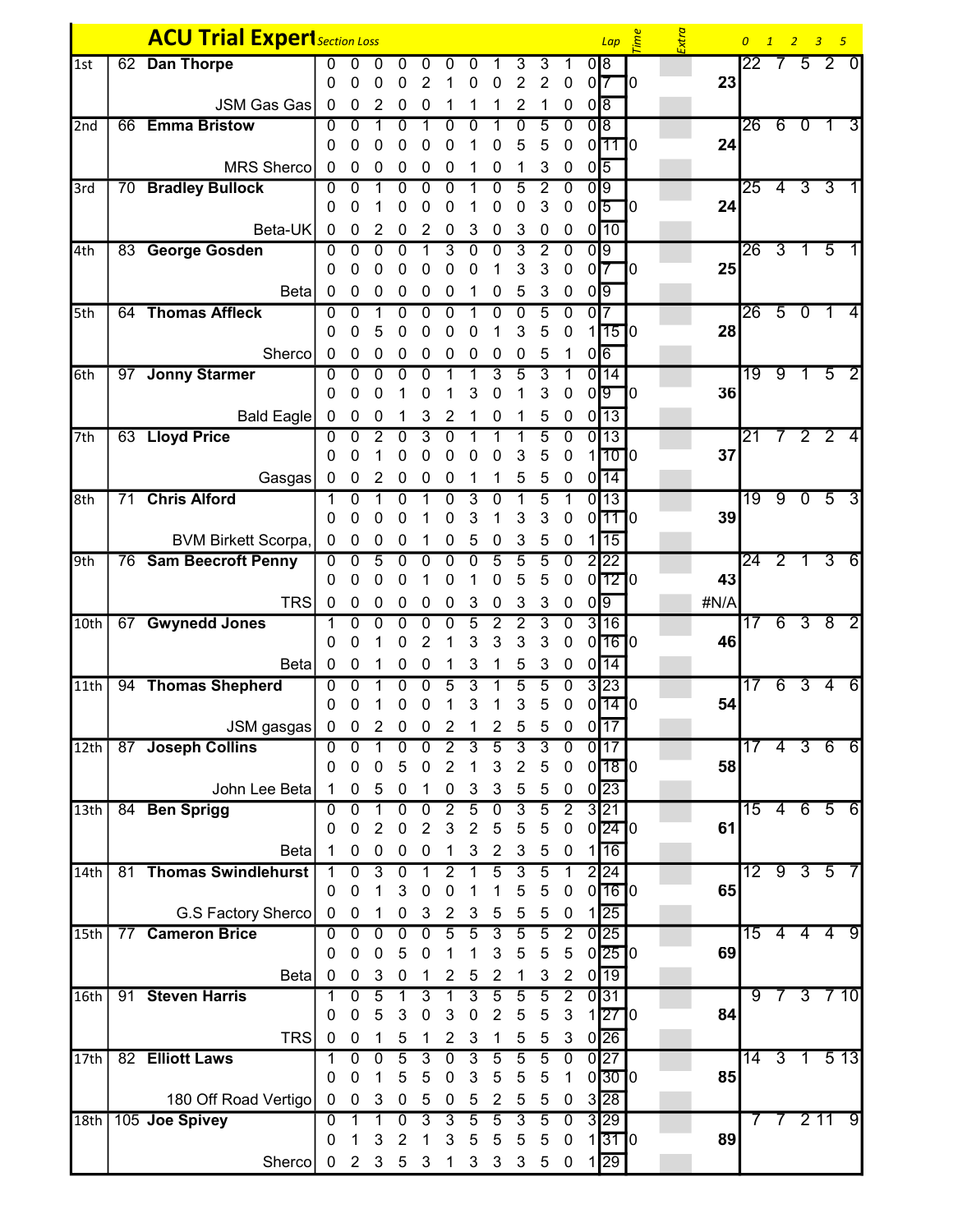| 19th             |    | 88 Andrew Cripps        | U              |              |          |          |               |          |        |         | :C     |          |             |                  |                     |    |           | पु | b              | ∠              | ხ            | -13           |
|------------------|----|-------------------------|----------------|--------------|----------|----------|---------------|----------|--------|---------|--------|----------|-------------|------------------|---------------------|----|-----------|----|----------------|----------------|--------------|---------------|
|                  |    |                         | U              | 3            |          |          |               |          | 3      |         | 5      | G        | U           |                  | ১ <del>zy</del>     | ้บ | უკ        |    |                |                |              |               |
|                  |    | <b>Beta</b>             |                |              |          |          |               |          | 5      |         | 3      | 5        | 1           |                  | 357                 |    |           |    |                |                |              |               |
| 20th             | 92 | <b>Thomas Hawthorne</b> | 3              |              |          |          |               |          | h.     | :5      | 5      | ۰.       | 3           |                  | १ाउ४                |    |           | ხ  | $\prime$       | 4              | ष गा         |               |
|                  |    |                         | Π              |              |          |          |               |          | 3      | 3       | 5      | G        | Ί           |                  | ∪lzਯl∪              |    | 94        |    |                |                |              |               |
|                  |    | Sherco                  | 0              | $\mathbf{0}$ |          |          |               |          | 5      |         | 5      | 5        | 5           | 0 <sub>127</sub> |                     |    |           |    |                |                |              |               |
| 21st             |    | 80 Matt Dixon           |                |              |          |          |               |          |        | ٠h      | 5      | 5        | 3           |                  | 34                  |    |           | 6  | $\prime$       | ড              | <u>চ 12</u>  |               |
|                  |    |                         | 3              | U            |          |          |               |          | 3      | 3       | ა      | 5        | U           |                  | ∪lz <del>o</del> l∪ |    | ັນວ       |    |                |                |              |               |
|                  |    |                         |                | $\Omega$     | 5        |          | 0             |          | 5      | 5       | 5      | 5        | 2           |                  | 335                 |    |           |    |                |                |              |               |
|                  |    | 22nd 106 Joe Hiley      |                |              | 5        |          |               |          | 5      | 5       | 5      | 5        |             |                  | 2138                |    |           | 4  | 4              |                | -3 T3 T2     |               |
|                  |    |                         | Ż              | 1            | ხ        | 3        |               | 3        | 5      | 3       | U      | 3        | 3           |                  | ওাত্তা∪             |    | 109       |    |                |                |              |               |
|                  |    | Gasgas                  | 0              |              | 5        | 5        | 3             | 3        | 3      | 3       | 5      | 5        | 3           |                  | 3 उप                |    |           |    |                |                |              |               |
| 23rd             | 75 | <b>Alice Minta</b>      | 2              |              | 5        | h.       |               | h.       | 5      | 5       | 5      | 5        |             |                  | 2143                |    |           | 4  | 5              |                | 3816         |               |
|                  |    |                         | U              | U            | 3        |          | z             | 3        | 5      | G       | Ⴢ      | G        | 3           |                  | ও∣তসা∪              |    | 115       |    |                |                |              |               |
|                  |    | Scorpa                  | 0              |              | 3        | 5        | 3             | 3        | 5      | 5       | 5      | 5        |             |                  | 37                  |    |           |    |                |                |              |               |
| 24th             | 78 | <b>Samuel Atherton</b>  | 2              |              | 5        |          |               |          | 5      |         | 5      |          | 3           |                  | 3142                |    |           | उ  | ᠊ᠣ             |                | 61512        |               |
|                  |    |                         | U              | Ū            | 5        | z        | 3             | 3        | 3      | 5       | ა      | G        | z           |                  | 3 उठा               | ΙU | 111       |    |                |                |              |               |
|                  |    | <b>JSM GASGAS</b>       | $\overline{2}$ | $\mathbf{0}$ | 5        | 3        | 3             | 3        | 5      | 3       | 5      | 5        | 3           |                  | 239                 |    |           |    |                |                |              |               |
| 25 <sub>th</sub> | 85 | <b>Owen Gilchrist</b>   |                |              |          |          |               |          | 5      | 5       | 5      |          | 5           |                  | 3140                |    |           | Z  | 5              | -4             |              | 78            |
|                  |    |                         | U              |              | 5        | 5        | 3             | 3        | 5      | 3       | ხ      | Ⴆ        | 1           |                  | ∠।उठा               | lU | 124       |    |                |                |              |               |
|                  |    | Gasgas                  | $\overline{2}$ |              | 5        | 5        | 3             | 3        | 5      | 5       | 5      | 5        | 5           |                  | 2146                |    |           |    |                |                |              |               |
| 26th             |    | 90 Jason Cartlidge      | 5              | Ū            |          |          |               |          | 5      |         | 5      |          |             |                  | 5143                |    |           | 'ঠ | उ              | $\overline{4}$ | -3 21        |               |
|                  |    |                         | U              | Ū            | 5        |          | 5             | 3        | 5      | Ⴢ       | Ⴢ      | Ć        | U           |                  | <u>उति</u>          | Ü  | 1∠ס       |    |                |                |              |               |
|                  |    | Vertigo                 | $\mathbf 0$    |              | 5        | 5        | 5             | 5        | 5      | 5       | 5      | 5        | 3           |                  | 145                 |    |           |    |                |                |              |               |
| 27th             |    | 93 Kaytlyn Adshead      | π              | Ū            | 5        |          |               |          | 5      | 5       | 5      | 5        |             |                  | 5142                |    |           | 4  | Z              |                | 8 Z1         |               |
|                  |    |                         | U              | 3            | 3        | h        | 3             | G        | 5      | ა       | ა      | G        | 3           |                  | 31451               | ้บ | 133       |    |                |                |              |               |
|                  |    | <b>TRS</b>              | $\theta$       | 2            | 5        |          | 3             |          | 5      | 5       | 5      | 5        | 1           |                  | 5 46                |    |           |    |                |                |              |               |
| 28th             |    | 107 Samuel Rhodes       | 5<br>ა         |              | 5        |          | h             | h        | h.     | ۰.<br>b | 5<br>G | 5        | 3<br>3      |                  | 5146<br>∠क्जि∪      |    | 131       |    | Ŧ              | ত              | 8 ZU         |               |
|                  |    |                         |                |              |          |          |               |          | Ⴢ      |         |        | ა        |             |                  |                     |    |           |    |                |                |              |               |
|                  |    | Trials                  | 3              | 2            | 5        |          |               |          | 5      |         | 5      | 5        | 3           |                  | 242                 |    |           |    |                |                |              |               |
| 29th             | 72 | <b>Tyler Rendall</b>    | υ<br>U         | O<br>Ü       |          |          |               | O        | 5<br>5 | 5<br>3  | 5      | 5<br>Ⴆ   | U<br>1      |                  | 3121<br>∪ Z⊤        | lu | 42        | ZZ | ত              | U              | $\mathbf{z}$ | <sub>10</sub> |
|                  |    |                         | 0              | $\Omega$     | $\Omega$ | $\Omega$ | $\mathcal{O}$ | $\Omega$ | O      | O       | O      | $\Omega$ | $\mathbf 0$ | $0\overline{0}$  |                     |    | Ret       |    |                |                |              |               |
|                  |    | Vertigo UK BVM,         |                |              |          |          |               |          |        |         |        |          |             |                  |                     |    |           |    |                |                |              |               |
| 30th             |    | 89 Gareth Salt          | 1              | 0            | 5        | 3        | 3             |          | 5      | 5       | 5      | 5        | 3           |                  | 5 45                |    |           | 14 | $\overline{3}$ | $\overline{0}$ | 514          |               |
|                  |    | Gas gas                 | U              | O            | G<br>O   | Ĵ        | Ĵ<br>O        | ວ        | G<br>O | G<br>U  | C<br>O | C<br>O   | C<br>Ü      | ∪ιπ              | ∪∣क्ज∣∪             |    | oo<br>Ket |    |                |                |              |               |
|                  |    |                         |                |              |          |          |               |          |        |         |        |          |             |                  |                     |    |           |    |                |                |              |               |